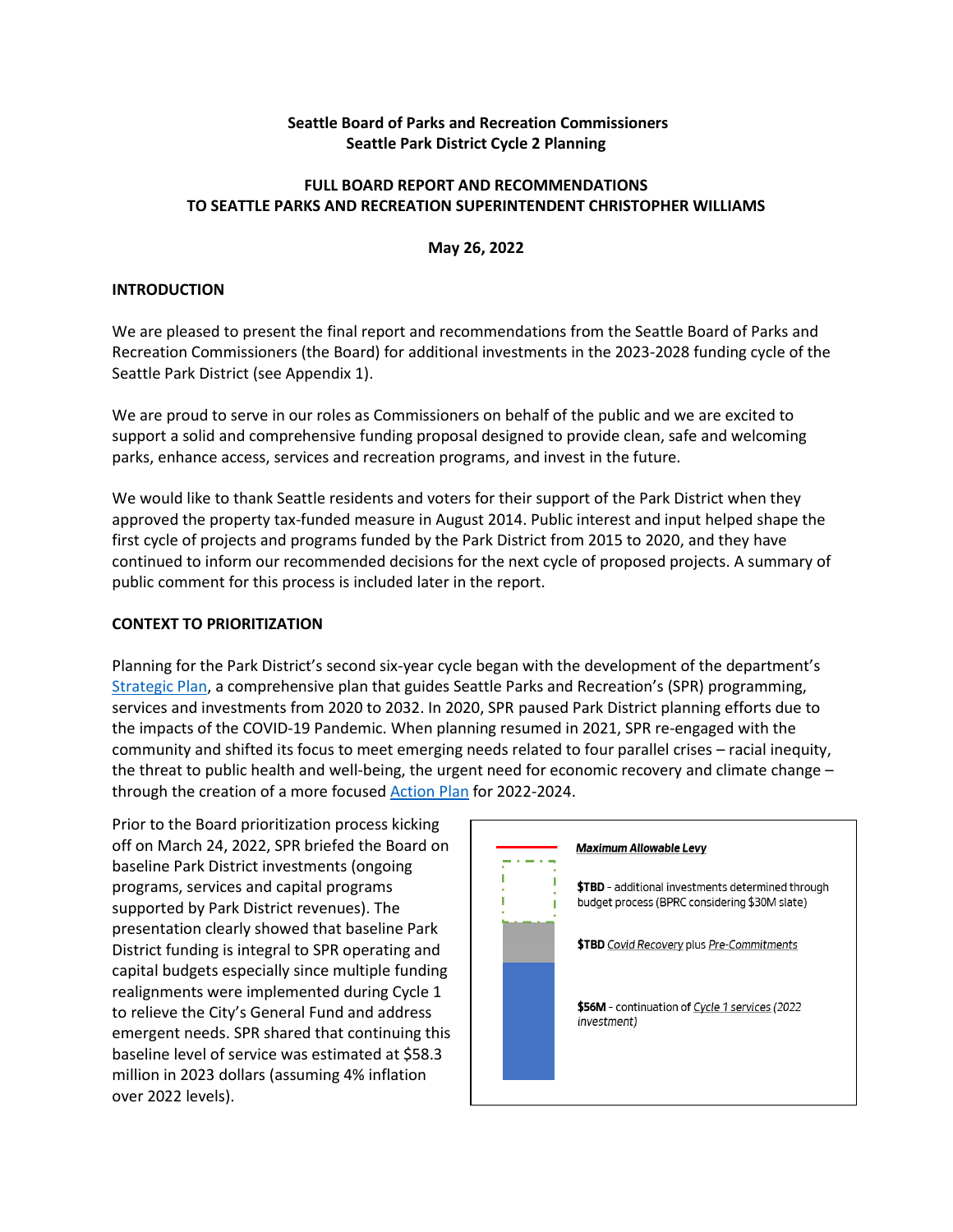As the Board subcommittees prioritized strategies and proposals for Park District investment, the materials and discussion referenced these strategies as additive to SPR's baseline budget, including the Park District baseline.

SPR also shared that they consider several projects to be "pre-commitments," including capital investments deferred from Cycle 1, projects prior administrations or City Council have publicly committed to through legislation and/or the annual budget process, and other known obligations. SPR sought Board input on project scope and scale of Park District funding for these pre-commitments but did not ask the Board to prioritize these investments against the new investments proposed as part of the subcommittee process. SPR estimates that to accomplish the pre-commitments, Park District support of approximately \$25 million in cash financing, \$110 million in debt issuance during Cycle 2 and an ongoing commitment towards operations and maintenance of approximately \$2 million - \$2.5 million per year would be needed.

At our May 19, 2022 meeting, the full Board expressed strong support for the pre-commitment projects as proposed by SPR. As with the Loyal Heights Community Center and Green Lake Community Center / Evans Pool projects, we support the prioritization of preserving and improving historic buildings when possible rather than building new structures, to mitigate both budget and climate impacts. The projects at Amy Yee Tennis Center, the Lake City Community Center, and the six remaining land-banked park development sites serve communities who have been at the table for a long time communicating their needs to SPR and our Board, and fulfill commitments made at the outset of the Park District. We are also pleased to support the development of a new community center at Mercer St. and  $8<sup>th</sup>$  Ave., and we encourage SPR to pursue more public-private partnership opportunities to maximize opportunities like this one for the greatest public benefit.

### **OVERVIEW OF PRIORITIZATION PROCESS**

Community engagement began with Strategic Plan development and continued during the current prioritization process. From the last week in March through the mid-May 2022, the Board considered 41 funding proposals to support Seattle's parks and recreation system. We were assisted by SPR staff and informed by comments from members of the public. The proposals were divided into three sections that were reviewed and prioritized by three Board subcommittees.

The demands of Seattle's parks and recreation system continue to exceed available resources; as a result, we are not able to fund everything we would like to in this cycle.

Subcommittees were established as follows:

- **Subcommittee 1: Enhancing Access and Services** included Commissioners Andréa Akita, Stafford Mays and Justin Umagat (Chair) and was facilitated by SPR's Shanyanika McElroy
- **Subcommittee 2: Restoring Clean, Safe & Welcoming Parks** included Commissioners Amy Brockhaus, Pasqual Contreras (Chair) and Kelly McCaffrey, and was facilitated by Hazel Bhang-Barnett
- **Subcommittee 3: Investing for the Future** included Commissioners Davon Thomas, Deepa Sivarajan (Chair), Sean Watts and Sophia Faller, and was facilitated by Brian Judd

The subcommittees each met four times to review, discuss and prioritize the proposals under their purview. Subject Matter Experts from SPR were on hand to answer any questions Commissioners had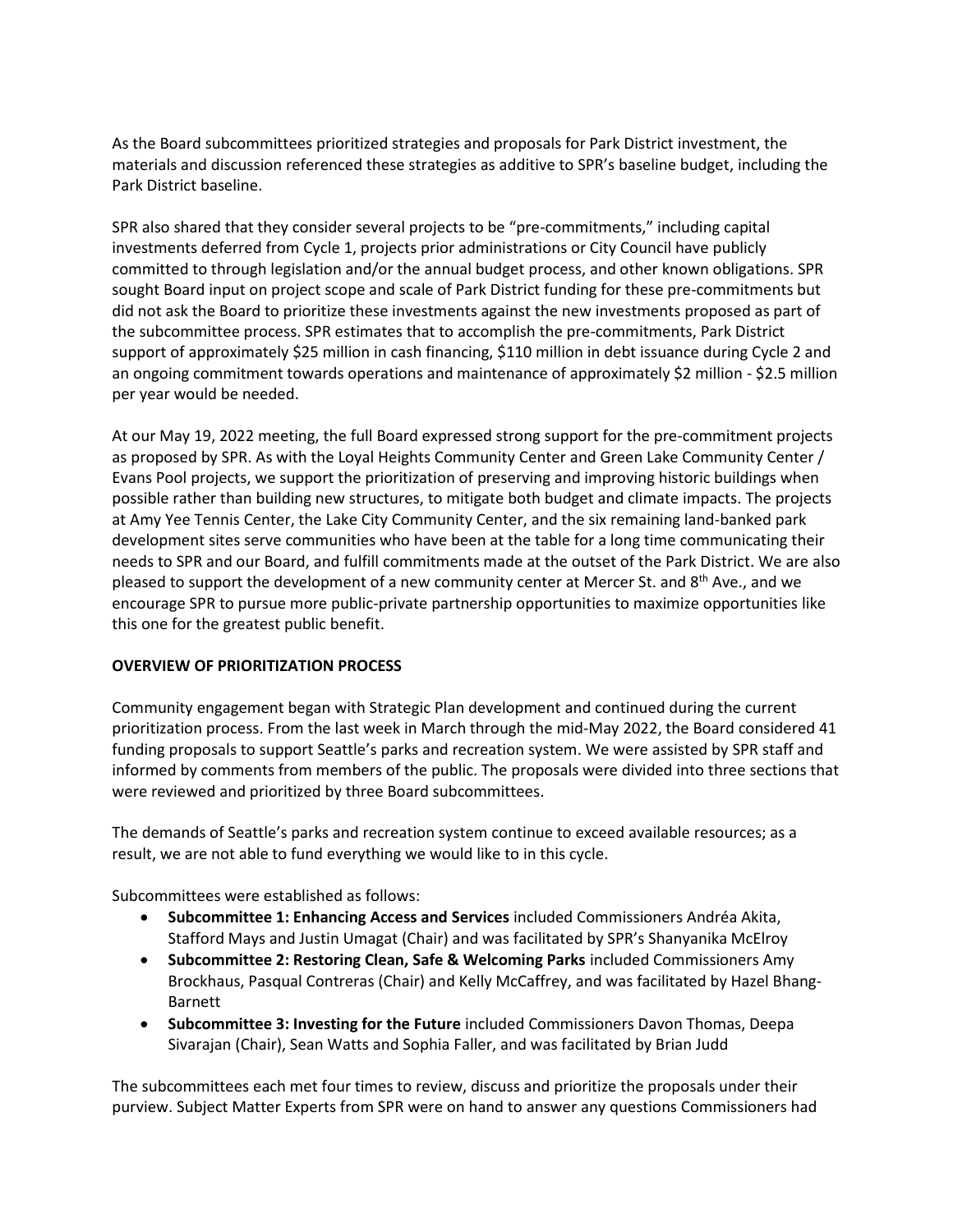about the proposals. At the April 28, 2022 meeting of the Board, the subcommittees presented their funding recommendations to the full Board.

In making their recommendations, Commissioners considered the following Guiding Principles:

- Relationships to SPR Strategic Plan, Action Plan and SPR values of Healthy People, Healthy Environment, Strong Communities and Organizational Excellence;
- Responses to parallel crises of public health and well-being, economic recovery and climate change;
- Role in advancing racial equity; and
- Other priorities such as community responsiveness and performance.

Commissioners were also mindful of the impact to taxpayers, given ongoing economic uncertainties and affordability challenges Seattle residents face, and therefore scaling and prioritizing were an integral part of the process. We were committed to developing a proposal below the maximum levy authority (not requiring a public vote) in Cycle 2.

# **RECOMMENDATIONS FOR FUNDING OPTIONS**

The full Board concurs with the recommendations of the three subcommittees for Option A, totaling \$30 million. See Appendix 2 for the complete list of recommendations, funding amounts, and rationales for funding. These investments were prioritized from potential slate of new investments funding 41 proposals totaled \$42 million.

In the Chairs draft report, the one exception to the subcommittee recommendations was to recommend fully funding the deliverables outlined in the Racket Sport Maintenance and Expansion proposal in consideration of pickleball's growing popularity in the city and region, and public comment during this prioritization process. This change recognized community feedback – now and over the past few years – on the importance to Seattleites that we expand the use of our tennis courts to accommodate pickleball. Not only is it the state sport, but it is accessible to elders and folks with diverse abilities.

Following issuing the Chairs report, the Chairs worked with SPR staff to identify an approach to structure the 6-year financial plan that meets the intent of the Racket Sport Maintenance and Expansion proposal within the allocation recommended by the subcommittee. In summary, the proposal includes one-time funding to develop dedicated outdoor pickleball courts at two SPR locations and increases ongoing funding for court resurfacing and renovation of existing outdoor courts. SPR staff will align the 6-year plan to address the one-time investments through ramp up and then fully fund the ongoing major maintenance program.

In allocating Park District funds to specific proposals, the sub-committees were challenged to develop Option B, a \$15 million proposal, half the value of the proposal included in Option A. The full Board strongly urges the adoption of the full \$30 million investment.

Furthermore, based on public testimony at the May 12 public hearing, other public comment, and discussion among Board members, and in consideration of the critical need for parks and recreation services and programs, we recommend that the City consider increasing Park District investments beyond the levels recommended here.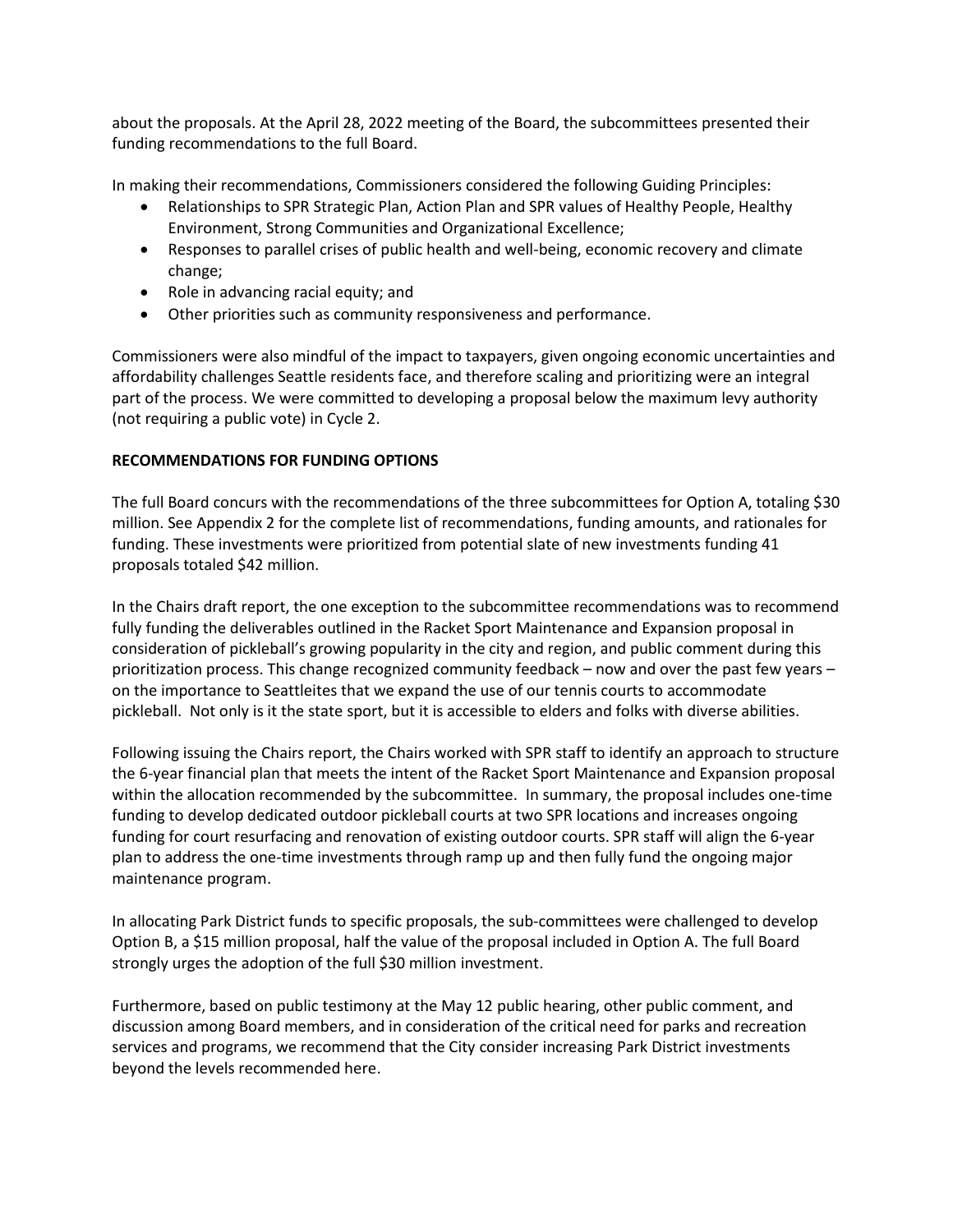As a way to prioritize funding, we would further recommend:

- Focusing on projects with high equity scores, benefiting historically underserved communities
- Adhering to the original vision of the Park District, which was instituted to fund a mix of capital, operations and maintenance needs
- Looking for opportunities for external funding (e.g., grants) or cost-sharing between government agencies
- Looking for investments that would have deep impacts at low-cost where possible the highest "bang for our bucks"
- Funding, where possible, demonstration projects as a way to pave the way for more sustained funding
- Looking for opportunities to increase equitable engagement and working directly with diverse communities around the projects

#### **PUBLIC ENGAGEMENT**

The slate of possible investments the Board considered was guided by the robust public engagement SPR undertook in advance of its Strategic Plan [beginning in 2019,](https://www.seattle.gov/parks/about-us/policies-and-plans/seattle-parks-and-recreation-strategic-plan) through a [statistically valid survey,](https://www.seattle.gov/documents/Departments/ParksAndRecreation/BRPC/2021%20Statistically%20Valid%20Survey%20Results.pdf) Board meetings, community events and "Park and Rec Fests," and in [2021 through concerted efforts](https://www.seattle.gov/documents/Departments/ParksAndRecreation/BRPC/2022-2024%20Action%20Plan%20Engagement%20Summary.pdf) to hear from the communities it serves – particularly those who have been historically minoritized. Over two years, the planning effort engaged more than 10,000 people.

See Appendix 4 for a summary of public input received during this funding prioritization process.

#### **CONCLUSION**

We want to express our deep gratitude to Board subcommittee members for their time, expertise and hard work in doing this complex and time-consuming work, mainly in the evening and on weekends. Our thanks, too, to SPR Subject Matter experts and the department's excellent team of facilitators, which included Shanyanika McElroy, Hazel Bhang-Barnett, and Brian Judd. David Takami attended all of the meetings and took notes, and we are grateful for his time and support throughout this process.

We understand the next steps in the process involve further review and refinement by the SPR Superintendent, Mayor's Office and City Council along with more public input. We look forward to that review and would be happy to answer any questions that may arise.

Appendix 1: Board Recommendation – based on Subcommittee Recommended Target A Appendix 2: Summary of Subcommittee Report Outs Appendix 3: Proposed Budget Changes by BSL/Line of Business/Sub Line of Business Appendix 4: Summary of Public Feedback

Reference Document A: One-page descriptions of Park District Cycle 2 proposals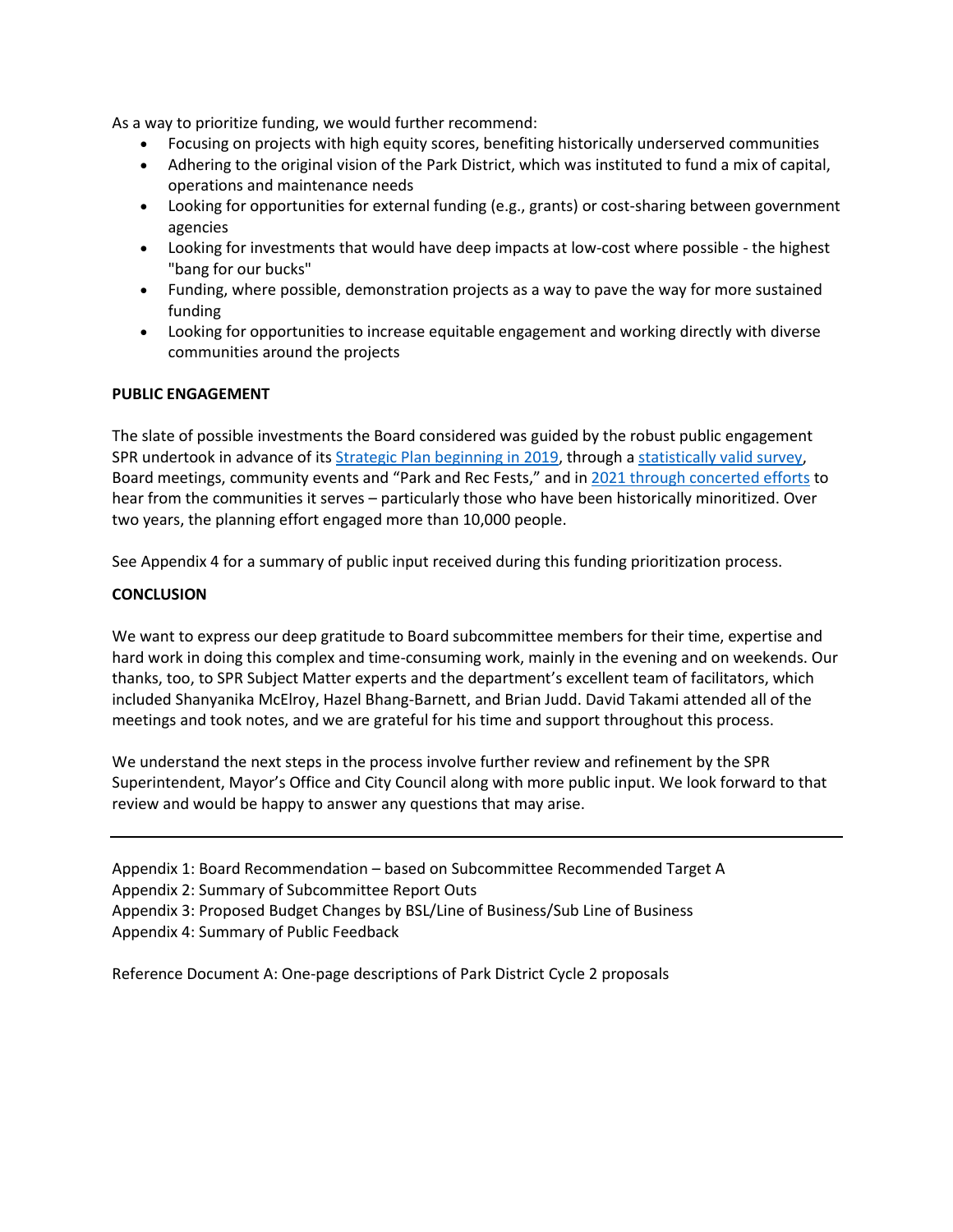# **Appendix 1: Board Recommendation based on Subcommittee Recommended Target A**

| <b>Strategy</b>                                                        | <b>Proposed Investment</b>                                | Recommendation |
|------------------------------------------------------------------------|-----------------------------------------------------------|----------------|
| <b>Building Community Capacity</b>                                     | <b>Equity Fund Increment (Capital)</b>                    | 1,000,000      |
|                                                                        | Inclusive Outreach & Engagement                           | 605,000        |
|                                                                        | Seattle Conservation Corps Expansion                      | 900,000        |
|                                                                        | Urban Food Systems                                        | 700,000        |
| <b>Building Community Capacity Total</b>                               |                                                           | 3,205,000      |
| Continuing to Fix it First                                             | Magnuson Major Maintenance (Capital)                      | 780,000        |
|                                                                        | Play Area Renewal (Capital)                               | 1,062,500      |
|                                                                        | Pool Major Maintenance (Capital)                          | 1,020,000      |
|                                                                        | Racket Sport Maintenance & Expansion (Capital)            | 886,950        |
| <b>Continuing to Fix it First Total</b>                                |                                                           | 3,749,450      |
| Developing & Enhancing Park Assets                                     | <b>Acquisition Funding (Capital)</b>                      | 350,000        |
|                                                                        | New Park Development (Capital)                            | 1,800,000      |
|                                                                        | Smith Cove Phase 2 (Capital-\$6M annualized)              |                |
| <b>Developing &amp; Enhancing Park Assets Total</b>                    |                                                           | 2,150,000      |
| Enhancing Life Safety & Regulatory Compliance                          | Accessibility Barrier Removal (Capital)                   | 1,352,000      |
|                                                                        | <b>Aquatics Safety</b>                                    | 625,000        |
|                                                                        | Facility Maintenance Life Safety & Regulatory Compliance  | 977,500        |
|                                                                        | Human Resources Safety Compliance & Training              | 335,000        |
|                                                                        | Unreinforced Masonry (URM) Retrofits (Capital)            | 1,504,500      |
| <b>Enhancing Life Safety &amp; Regulatory Compliance Total</b>         |                                                           | 4,794,000      |
| <b>Enhancing Recreation Facilities &amp; Programming</b>               | Business Systems & Customer Service Unit                  | 380,000        |
|                                                                        | <b>Community Center Operations</b>                        | 3,700,000      |
|                                                                        | <b>Custodial Support</b>                                  | 400,000        |
|                                                                        | <b>Environmental Education Enhancement</b>                | $\sim$         |
|                                                                        | Rec N the Streets                                         | 850,000        |
| <b>Enhancing Recreation Facilities &amp; Programming Total</b>         |                                                           | 5,330,000      |
| Expanding Youth Employment & Mentorship Opportunities                  | Teen Development Program                                  | 520,000        |
|                                                                        | Youth Mentorship & Employment Opportunities               | 400,000        |
| <b>Expanding Youth Employment &amp; Mentorship Opportunities Total</b> |                                                           | 920,000        |
| <b>Improving Park Safety &amp; Activation</b>                          | Neighborhood Park Activation                              | 200,000        |
|                                                                        | Park Concierges                                           | 650,000        |
|                                                                        | Park Safety Program                                       | 850,000        |
| <b>Improving Park Safety &amp; Activation Total</b>                    |                                                           | 1,700,000      |
| <b>Increasing Access to Restrooms</b>                                  | <b>Comfort Station Autolocking &amp; Winterization</b>    | 174,000        |
|                                                                        | <b>Comfort Station Shelterhouse Renovations (Capital)</b> | 1,232,500      |
|                                                                        | Evening & Second Shift Maintenance                        | 794,300        |
| <b>Increasing Access to Restrooms Total</b>                            |                                                           | 2,200,800      |
| Responding to Climate Change                                           | <b>Climate Conscious Buildings (Capital)</b>              | 2,000,000      |
|                                                                        | <b>Community Center Pre-Electrification</b>               | 300,000        |
|                                                                        | Replacing Fossil Fuels in Small Mechanical Systems        | 300,000        |
|                                                                        | Restoring & Increasing Urban Canopy                       | 400,000        |
|                                                                        | Sustainable Irrigation Replacement & Upgrade              | 330,000        |
|                                                                        | Water Reuse Partnerships                                  | 315,000        |
| <b>Responding to Climate Change Total</b>                              |                                                           | 3,645,000      |
| <b>Restoring Parks &amp; Facilities</b>                                | Park Beautification                                       | 269,750        |
|                                                                        | Vandalism Response                                        | 633,250        |
|                                                                        | <b>Viewpoints Maintenance</b>                             | 352,750        |
| <b>Restoring Parks &amp; Facilities Total</b>                          |                                                           | 1,255,750      |
| Restoring Trails & Improving Access to Open Space                      | Trails Major Maintenance (Capital)                        | 650,000        |
|                                                                        | <b>Trails Program Support</b>                             | 400,000        |
|                                                                        | Trails, Connectivity and Access (Capital)                 |                |
| <b>Restoring Trails &amp; Improving Access to Open Space Total</b>     |                                                           | 1,050,000      |
| <b>Grand Total</b>                                                     |                                                           | 30,000,000     |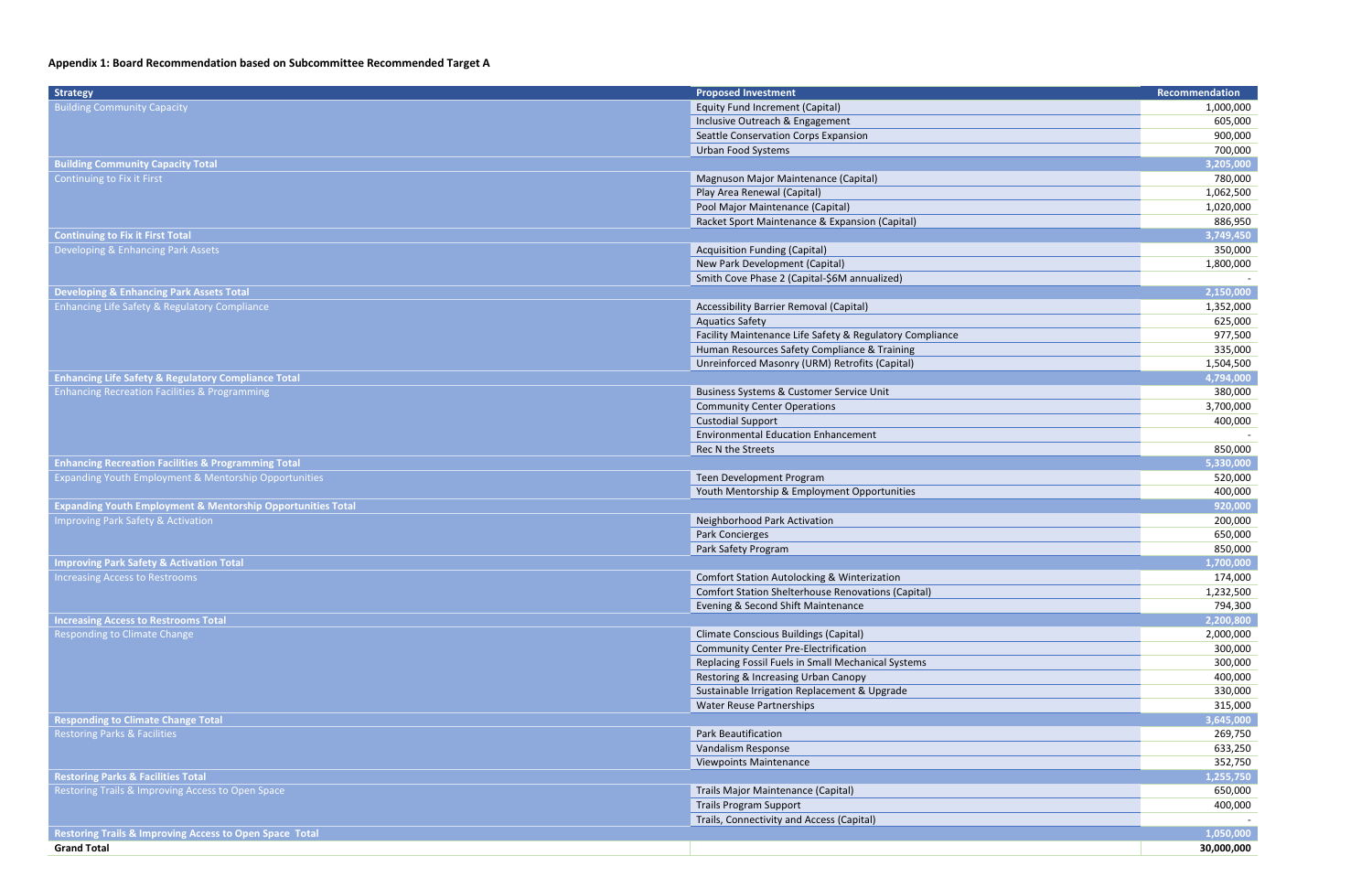# **Appendix 2: Summary of Subcommittee Report Outs**

| <b>Strategy</b>                                                | <b>Proposed Investment</b>                                  | Rationale                                                                                                                                                                               | <b>Sum of Option A:</b><br><b>Subcommittee</b><br>Recommendation | <b>Option B</b> |
|----------------------------------------------------------------|-------------------------------------------------------------|-----------------------------------------------------------------------------------------------------------------------------------------------------------------------------------------|------------------------------------------------------------------|-----------------|
|                                                                |                                                             | •Opportunity to shift a grant opportunity to rebalance historic access inequities. Highlights opportunities in                                                                          |                                                                  |                 |
|                                                                |                                                             | areas where funding has been needed for decades. Explicit investments in community engaging & capacity<br>building.                                                                     |                                                                  |                 |
| <b>Building Community Capacity</b>                             | <b>Equity Fund Increment (Capital)</b>                      | •All proposals surmount access barriers to dollars and community empowerment. Without outreach &                                                                                        | 1,000,000                                                        | 725,000         |
|                                                                | Inclusive Outreach & Engagement                             | engagement, these efforts don't go as far.                                                                                                                                              | 605,000                                                          | 200,000         |
|                                                                |                                                             | •SPR plays a key role in existing harm on the SCC population in terms of homeless populations, acknowledging                                                                            |                                                                  |                 |
|                                                                | <b>Seattle Conservation Corps Expansion</b>                 | this is shared responsibility with other City departments. Investing in a program that potentially has a<br>transformative impact.                                                      | 900,000                                                          | 500,000         |
|                                                                |                                                             |                                                                                                                                                                                         |                                                                  |                 |
|                                                                |                                                             | • High equity score. Opportunity to expand community engagement. Offers capacity to develop climate                                                                                     |                                                                  |                 |
|                                                                | <b>Urban Food Systems</b>                                   | resilience in food systems. Feeds communities, opportunities for gardening, and collaboration.                                                                                          | 700,000                                                          | 350,000         |
| <b>Building Community Capacity Total</b>                       |                                                             |                                                                                                                                                                                         | 3,205,000                                                        | 1,775,000       |
|                                                                |                                                             | •Support public/private partnerships at Magnuson. Address capital improvement needs at a scalable pace.                                                                                 |                                                                  |                 |
| Continuing to Fix it First                                     | <b>Magnuson Major Maintenance (Capital)</b>                 | Park residents make it an equitable investment.                                                                                                                                         | 780,000                                                          | 324,000         |
|                                                                | Play Area Renewal (Capital)                                 | • Explore grant funding to leverage. Expansion and single-use while there are system-wide unmet needs.                                                                                  | 1,062,500                                                        | 675,000         |
|                                                                |                                                             | • Pools needed. Acts as cooling centers in hot summers. Access to pools, swimming, & lessons is important.                                                                              |                                                                  |                 |
|                                                                | Pool Major Maintenance (Capital)                            | Also generate revenues.                                                                                                                                                                 | 1,020,000                                                        | 648,000         |
|                                                                |                                                             |                                                                                                                                                                                         | 886,950                                                          |                 |
|                                                                | Racket Sport Maintenance & Expansion (Capital)              | • Explore grant funding to leverage. Expansion and single-use while there are system-wide unmet needs.                                                                                  |                                                                  | 403,210         |
| <b>Continuing to Fix it First Total</b>                        |                                                             |                                                                                                                                                                                         | 3,749,450                                                        | 2,086,210       |
|                                                                |                                                             | • High equity score. New park development and acquisition funding are key to the Park District. Recommend                                                                               |                                                                  |                 |
| Developing & Enhancing Park Assets                             | <b>Acquisition Funding (Capital)</b>                        | high funding to fund languishing land bank sites.<br>• High equity score. New park development and acquisition funding are key to the Park District. Recommend                          | 350,000                                                          | 150,000         |
|                                                                | <b>New Park Development (Capital)</b>                       | high funding to fund languishing land bank sites.                                                                                                                                       | 1,800,000                                                        | 750,000         |
|                                                                |                                                             | • Low equity score. Citywide value to developing this park. District & neighborhoods have access to seek                                                                                |                                                                  |                 |
|                                                                | Smith Cove Phase 2 (Capital-\$6M annualized)                | funding sources outside MPD to prioritize areas with less access to private dollars.                                                                                                    |                                                                  |                 |
| <b>Developing &amp; Enhancing Park Assets Total</b>            |                                                             |                                                                                                                                                                                         | 2,150,000                                                        | 900,000         |
| Enhancing Life Safety & Regulatory Compliance                  | <b>Accessibility Barrier Removal (Capital)</b>              | • Accessibility is important. Need a steady investment to tackle the backlog.                                                                                                           | 1,352,000                                                        | 561,600         |
|                                                                |                                                             |                                                                                                                                                                                         |                                                                  |                 |
|                                                                | <b>Aquatics Safety</b>                                      | •Life and Safety are very important. Fund at 100%.                                                                                                                                      | 625,000                                                          | 625,000         |
|                                                                | Facility Maintenance Life Safety & Regulatory<br>Compliance | . Public infrastructure is woefully underfunded with a long backlog. Don't like "run to failure" due to the<br>chronic underinvestment. This is scalable based on the level of funding. | 977,500                                                          | 621,000         |
|                                                                |                                                             |                                                                                                                                                                                         |                                                                  |                 |
|                                                                | Human Resources Safety Compliance & Training                | •Life and Safety are very important. Fund at 100%.                                                                                                                                      | 335,000                                                          | 335,000         |
|                                                                | Unreinforced Masonry (URM) Retrofits (Capital)              | •Meet chronic underfunded infrastructure needs that don't get enough attention or resource. There is a<br>possible funding leverage with FEMA.                                          | 1,504,500                                                        | 955,800         |
|                                                                |                                                             |                                                                                                                                                                                         |                                                                  |                 |
| <b>Enhancing Life Safety &amp; Regulatory Compliance Total</b> |                                                             |                                                                                                                                                                                         | 4,794,000                                                        | 3,098,400       |
|                                                                |                                                             | . Would benefit all users of the system. Would also support oversight and maintenance of key customer-                                                                                  |                                                                  |                 |
| <b>Enhancing Recreation Facilities &amp; Programming</b>       | <b>Business Systems &amp; Customer Service Unit</b>         | facing systems (i.e., ActiveNet)<br>. Will increase drop-in activities and overall access to the communities they serve. Helping to reclassify                                          | 380,000                                                          | 230,000         |
|                                                                | <b>Community Center Operations</b>                          | support positions will also help with customer facing service as well as retention and equity issues.                                                                                   | 3,700,000                                                        | 1,570,000       |
|                                                                |                                                             |                                                                                                                                                                                         |                                                                  |                 |
|                                                                | <b>Custodial Support</b>                                    | . Will improve the user experience of program sites and is an essential pairing with the cc operations proposal.                                                                        | 400,000                                                          | 275,000         |
|                                                                | <b>Environmental Education Enhancement</b>                  | .With the availability of partnerships, the subcommittee chose to pursue other areas.                                                                                                   |                                                                  |                 |
|                                                                | Rec N the Streets                                           | •In support of bringing recreation to the people and providing access to identified equity zones.                                                                                       | 850,000                                                          |                 |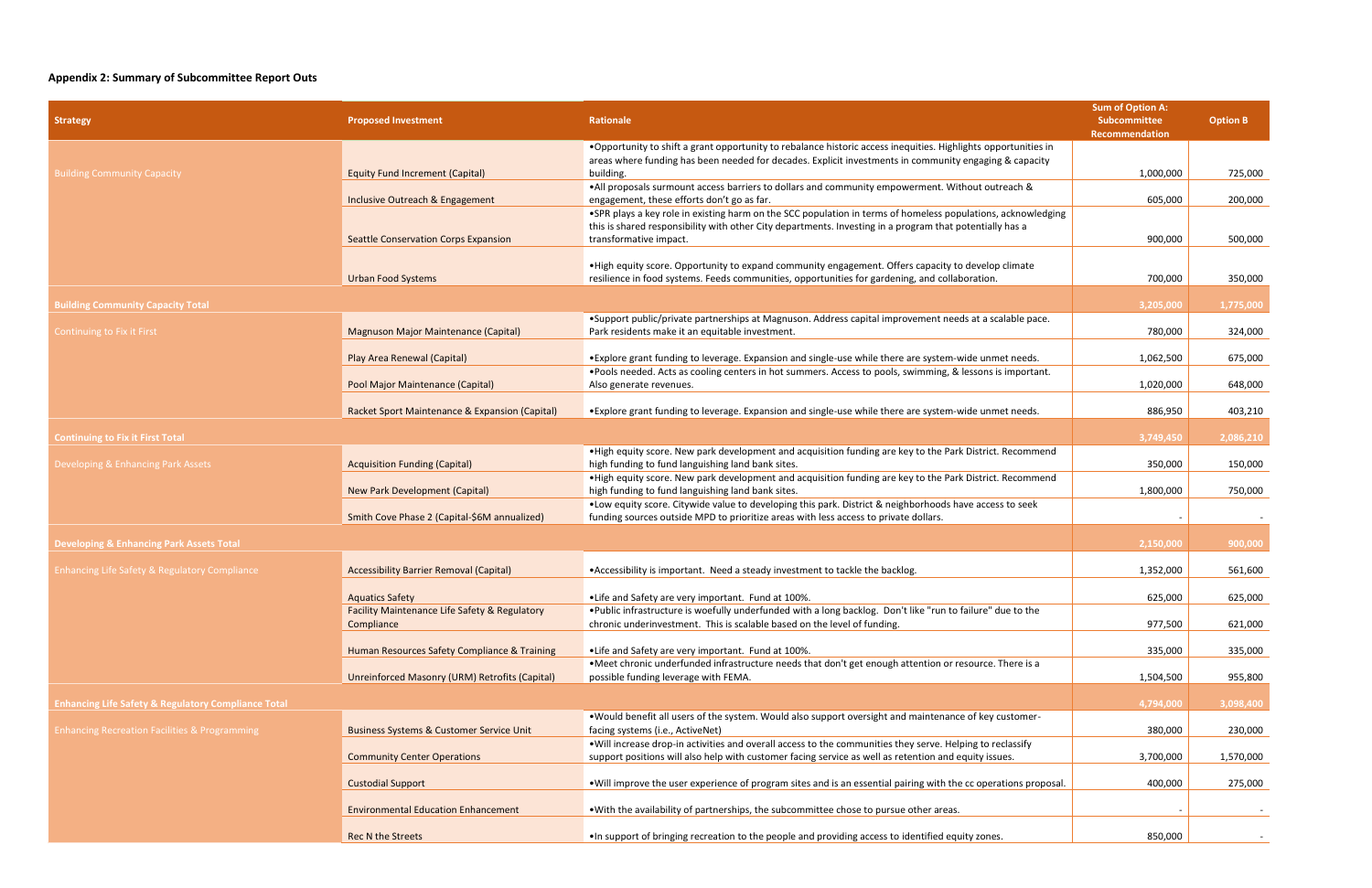| <b>Strategy</b>                                                        | <b>Proposed Investment</b>                                | <b>Rationale</b>                                                                                                                                                         | <b>Sum of Option A:</b><br>Subcommittee<br>Recommendation | <b>Option B</b>          |
|------------------------------------------------------------------------|-----------------------------------------------------------|--------------------------------------------------------------------------------------------------------------------------------------------------------------------------|-----------------------------------------------------------|--------------------------|
| <b>Enhancing Recreation Facilities &amp; Programming Total</b>         |                                                           |                                                                                                                                                                          | 5,330,000                                                 | 2,075,000                |
| Expanding Youth Employment & Mentorship Opportunities                  | <b>Teen Development Program</b>                           | . In support of targeting and developing the teenagers in our community. Scores high in equity; has positive<br>impact on the future of our communities.                 | 520,000                                                   | 250,000                  |
|                                                                        | Youth Mentorship & Employment Opportunities               | • Systemwide investment benefits the communities we serve; also has potential to give youth an opportunity<br>to build career skills and experience.                     | 400,000                                                   | 125,000                  |
| <b>Expanding Youth Employment &amp; Mentorship Opportunities Total</b> |                                                           |                                                                                                                                                                          | 920,000                                                   | 375,000                  |
| mproving Park Safety & Activation                                      | <b>Neighborhood Park Activation</b>                       | • High return on investment; collaborates with those in the community willing to assist with each<br>project/program.                                                    | 200,000                                                   | $\overline{\phantom{a}}$ |
|                                                                        | <b>Park Concierges</b>                                    | • Helping users navigate parks & programs will increase user experience.                                                                                                 | 650,000                                                   | 650,000                  |
|                                                                        | <b>Park Safety Program</b>                                | • Ensuring parks are safe & inviting is a high priority for the subcommittees.                                                                                           | 850,000                                                   | 400,000                  |
| <b>Improving Park Safety &amp; Activation Total</b>                    |                                                           |                                                                                                                                                                          | 1,700,000                                                 | 1,050,000                |
| ncreasing Access to Restrooms                                          | <b>Comfort Station Autolocking &amp; Winterization</b>    | .Dovetailed with the below proposals, scalable at a lower level. New technology may need more vetting.                                                                   | 174,000                                                   |                          |
|                                                                        | <b>Comfort Station Shelterhouse Renovations (Capital)</b> | • Critical public assets in high demand and scalable.                                                                                                                    | 1,232,500                                                 | 783,000                  |
|                                                                        | Evening & Second Shift Maintenance                        | • Cleaner, accessible restrooms are in high demand and require work now. Scalable at lower level.                                                                        | 794,300                                                   | 329,940                  |
| <b>Increasing Access to Restrooms Total</b>                            |                                                           |                                                                                                                                                                          | 2,200,800                                                 | 1,112,940                |
| <b>Responding to Climate Change</b>                                    | <b>Climate Conscious Buildings (Capital)</b>              | • Climate health & equity impact. Leverage funding for demo projects to seek outside funding. Lower equity<br>impact, but still necessary for future climate mitigation. | 2,000,000                                                 | 850,000                  |
|                                                                        | <b>Community Center Pre-Electrification</b>               | . Lower equity impact, but still necessary for future climate mitigation.                                                                                                | 300,000                                                   |                          |
|                                                                        | Replacing Fossil Fuels in Small Mechanical Systems        | . Lower equity impact, but still necessary for future climate mitigation.                                                                                                | 300,000                                                   |                          |
|                                                                        | <b>Restoring &amp; Increasing Urban Canopy</b>            | • High equity score. High impact with low funding. Opportunities for community engagement.                                                                               | 400,000                                                   | 200,000                  |
|                                                                        | Sustainable Irrigation Replacement & Upgrade              | •Seek cost sharing opportunities and federal/state funding given global impacts and relevance to developing<br>urban tree canopy.                                        | 330,000                                                   | 125,000                  |
|                                                                        | <b>Water Reuse Partnerships</b>                           | •Seek cost sharing opportunities and federal/state funding given global impacts and relevance to developing<br>urban tree canopy.                                        | 315,000                                                   | 150,000                  |
| <b>Responding to Climate Change Total</b>                              |                                                           |                                                                                                                                                                          | 3,645,000                                                 | 1,325,000                |
| <b>Restoring Parks &amp; Facilities</b>                                | <b>Park Beautification</b>                                | . Important but more pressing needs.                                                                                                                                     | 269,750                                                   | 112,050                  |
|                                                                        | <b>Vandalism Response</b>                                 | •Responding to vandalism works to reduce future vandalism. Involvement of SCC a plus.                                                                                    | 633,250                                                   | 402,300                  |
|                                                                        | <b>Viewpoints Maintenance</b>                             | . Important public assets enabling those without views to enjoy. Tree maintenance is important; will get more<br>expensive if not maintained.                            | 352,750                                                   | 224,100                  |
| <b>Restoring Parks &amp; Facilities Total</b>                          |                                                           |                                                                                                                                                                          | 1,255,750                                                 | 758,450                  |
| Restoring Trails & Improving Access to Open Space                      | <b>Trails Major Maintenance (Capital)</b>                 | • Keeping up with major maintenance aims to keep assets in a stage of good repair.                                                                                       | 650,000                                                   | 300,000                  |
|                                                                        | <b>Trails Program Support</b>                             | . Will improve the access and safety for all trail users.                                                                                                                | 400,000                                                   | 200,000                  |
|                                                                        | <b>Trails, Connectivity and Access (Capital)</b>          | . With higher potential to secure funds for capital projects through other grants, the subcommittee chose not<br>to support this proposal.                               |                                                           | $\sim$                   |
| <b>Restoring Trails &amp; Improving Access to Open Space Total</b>     |                                                           |                                                                                                                                                                          | 1,050,000                                                 | 500,000                  |
| <b>Grand Total</b>                                                     |                                                           |                                                                                                                                                                          | 30,000,000                                                | 15,000,000               |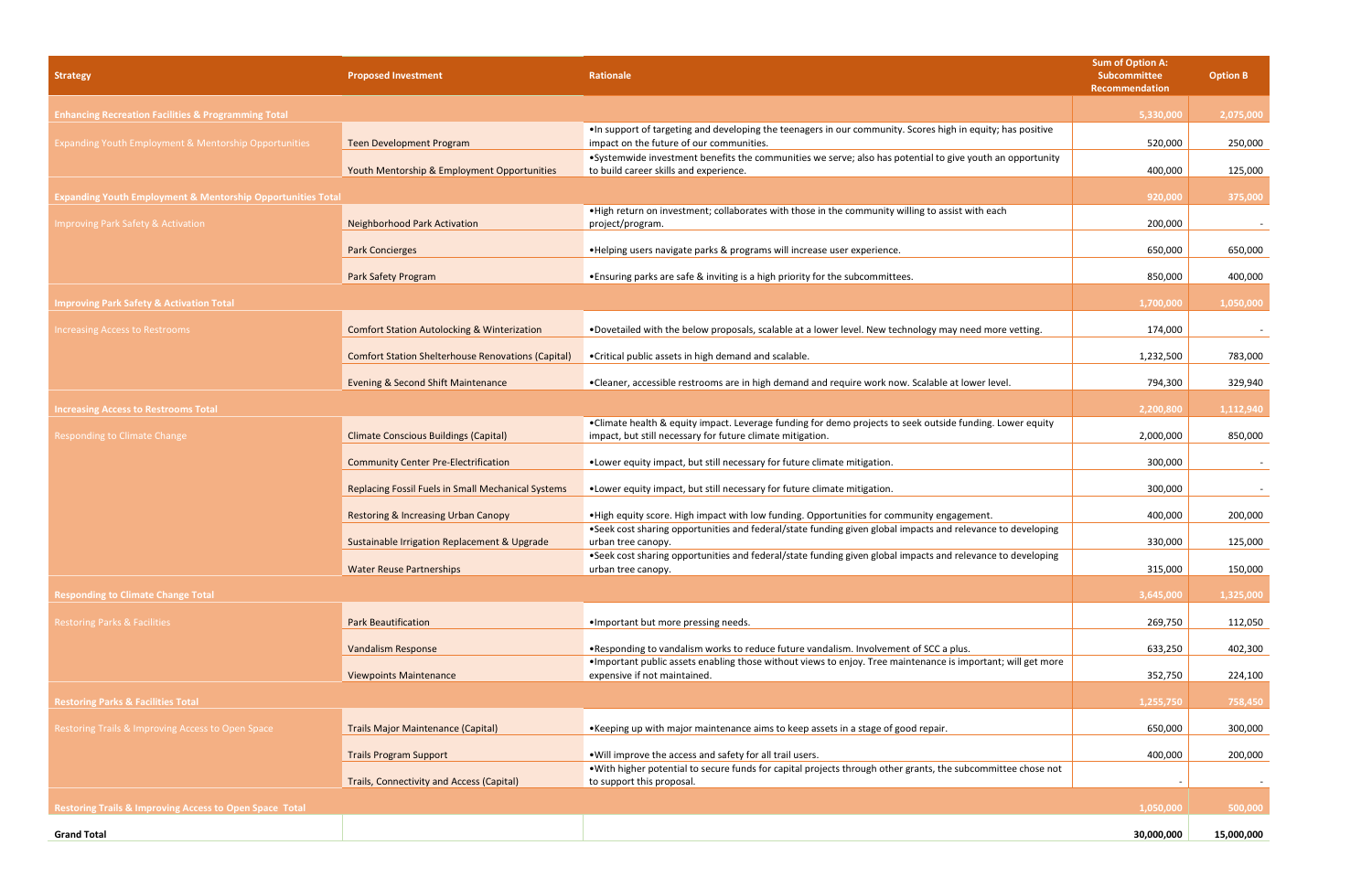# **Appendix 3: Proposed Budget Changes by BSL/Line of Business/Sub Line of Business**

| <b>BSL</b>                                         | <b>Line of Business</b>                             | <b>Sub Line of Business</b>                             | <b>Proposed Budget Change</b>                             | <b>Total</b> |
|----------------------------------------------------|-----------------------------------------------------|---------------------------------------------------------|-----------------------------------------------------------|--------------|
| <b>Fix it First (Capital)</b>                      | Asset Management & Life Cycle Program               | Accessibility and Compliance                            | Accessibility Barrier Removal (Capital)                   | 1,352,000    |
|                                                    |                                                     | <b>Buildings</b>                                        | <b>Climate Conscious Buildings (Capital)</b>              | 2,000,000    |
|                                                    |                                                     |                                                         | <b>Comfort Station Shelterhouse Renovations (Capital)</b> | 1,232,500    |
|                                                    |                                                     |                                                         | Unreinforced Masonry (URM) Retrofits (Capital)            | 1,504,500    |
|                                                    |                                                     | <b>Irrigation &amp; Drainage</b>                        | Sustainable Irrigation Replacement & Upgrade              | 330,000      |
|                                                    |                                                     |                                                         | <b>Water Reuse Partnerships</b>                           | 315,000      |
|                                                    |                                                     | Magnuson Park Buildings & Infrastructure                | Magnuson Major Maintenance (Capital)                      | 780,000      |
|                                                    |                                                     | Park Features                                           | Play Area Renewal (Capital)                               | 1,062,500    |
|                                                    |                                                     |                                                         | Trails Major Maintenance (Capital)                        | 650,000      |
|                                                    |                                                     | Park Improvements                                       | Racket Sport Maintenance & Expansion (Capital)            | 886,950      |
|                                                    |                                                     | Pools & Aquatics                                        | Pool Major Maintenance (Capital)                          | 1,020,000    |
| <b>Fix it First (Capital) Total</b>                |                                                     |                                                         |                                                           | 11,133,450   |
| <b>Building for the Future (Capital)</b>           | Capital Development & Improvement                   | <b>Equity Fund</b>                                      | Equity Fund Increment (Capital)                           | 1,000,000    |
|                                                    |                                                     | New Park Development                                    | New Park Development (Capital)                            | 1,800,000    |
|                                                    |                                                     |                                                         | Smith Cove Phase 2 (Capital-\$6M annualized)              |              |
|                                                    |                                                     | Park Improvements                                       | Trails, Connectivity and Access (Capital)                 |              |
|                                                    | Acquisition                                         | Acquisition                                             | <b>Acquisition Funding (Capital)</b>                      | 350,000      |
| <b>Building for the Future (Capital) Total</b>     |                                                     |                                                         |                                                           | 3,150,000    |
| Parks and Facilities Maintenance and Repairs       | Tree Crew & Natural Areas                           | Natural Resource Maintenance                            | Restoring & Increasing Urban Canopy                       | 400,000      |
|                                                    |                                                     |                                                         | <b>Trails Program Support</b>                             | 400,000      |
|                                                    |                                                     |                                                         | <b>Urban Food Systems</b>                                 | 700,000      |
|                                                    | <b>Grounds Maintenance</b>                          | <b>Grounds Maintenance</b>                              | Evening & Second Shift Maintenance                        | 794,300      |
|                                                    |                                                     |                                                         | Park Beautification                                       | 269,750      |
|                                                    |                                                     |                                                         | <b>Viewpoints Maintenance</b>                             | 352,750      |
|                                                    | <b>Emergency Management &amp; Security Services</b> | <b>Emergency Management &amp; Security Services</b>     | Park Safety Program                                       | 850,000      |
|                                                    | <b>Capital Planning and Facilities Maintenance</b>  | <b>Facility Maintenance</b>                             | <b>Comfort Station Autolocking &amp; Winterization</b>    | 174,000      |
|                                                    |                                                     |                                                         | <b>Community Center Pre-Electrification</b>               | 300,000      |
|                                                    |                                                     |                                                         | <b>Custodial Support</b>                                  | 400,000      |
|                                                    |                                                     |                                                         | Facility Maintenance Life Safety & Regulatory Compliance  | 977,500      |
|                                                    |                                                     |                                                         | Replacing Fossil Fuels in Small Mechanical Systems        | 300,000      |
|                                                    |                                                     |                                                         | Vandalism Response                                        | 633,250      |
| Parks and Facilities Maintenance and Repairs Total |                                                     |                                                         |                                                           | 6,551,550    |
| <b>Recreation Facility Programs</b>                | <b>Recreation Programming</b>                       | Teen Programming                                        | Teen Development Program                                  | 520,000      |
|                                                    |                                                     |                                                         | Youth Mentorship & Employment Opportunities               | 400,000      |
|                                                    | <b>Recreation Facility Operations</b>               | Aquatics                                                | <b>Aquatics Safety</b>                                    | 625,000      |
|                                                    |                                                     | <b>Community Center Operations/Facility Maintenance</b> | <b>Community Center Operations</b>                        | 3,700,000    |
|                                                    | Activation                                          | Activation                                              | <b>Environmental Education Enhancement</b>                |              |
|                                                    |                                                     |                                                         | Inclusive Outreach & Engagement                           | 605,000      |
|                                                    |                                                     |                                                         | Neighborhood Park Activation                              | 200,000      |
|                                                    |                                                     |                                                         | Park Concierges                                           | 650,000      |
|                                                    |                                                     |                                                         | Rec N the Streets                                         | 850,000      |
| <b>Recreation Facility Programs Total</b>          |                                                     |                                                         |                                                           | 7,550,000    |
| <b>Leadership and Administration</b>               | <b>Administration &amp; Support</b>                 | Administration & Support                                | Business Systems & Customer Service Unit                  | 380,000      |
|                                                    |                                                     |                                                         | Human Resources Safety Compliance & Training              | 335,000      |
|                                                    |                                                     | <b>Seattle Conservation Corps</b>                       | Seattle Conservation Corps Expansion                      | 900,000      |
| <b>Leadership and Administration Total</b>         |                                                     |                                                         |                                                           | 1,615,000    |
| <b>Grand Total</b>                                 |                                                     |                                                         |                                                           | 30,000,000   |
|                                                    |                                                     |                                                         |                                                           |              |